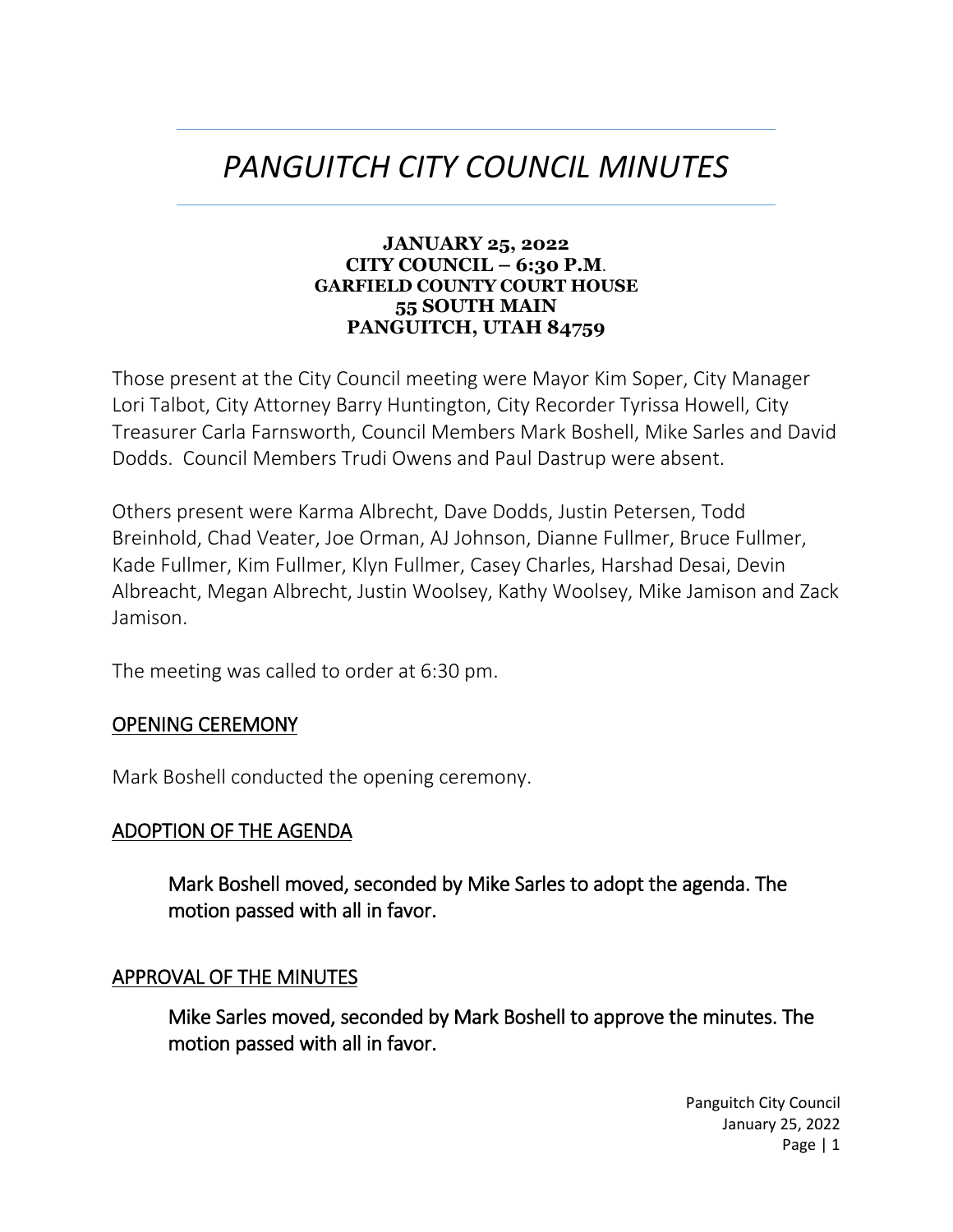## BUDGET UPDATE

City Treasurer Carla Farnsworth reported that the general revenue is at 75% and expenditures are at 48%.

Mark Boshell moves, seconded by David Dodds to approve the bills and budget as presented. The motion passed with all in favor.

#### EVENTS UPDATE

Karma Albrecht updated the City Council on the current city events. She is preparing for the upcoming fishing derby and updating the city's calendar.

#### PLANNING AND ZONING COMMITTEE

Mike Sarles moved, seconded by David Dodds to accept Tracy Wright as a new Planning and Zoning Committee member. The motion passed with all in favor.

## BUSINESS LICENSE – PANGUITCH MARKET GRILL

Mike Sarles moved, seconded by Mark Boshell to approve the business license for Panguitch Market Grill at 50 E 800 N. The motion passed with all in favor.

## BUSINESS LICENSE –NETTIE'S VINTAGE TRAILER RESORT

David Dodds moved, seconded by Mark Boshell to approve the business license for Nettie's Vintage Trailer Resort at 340 E Center. The motion passed with all in favor.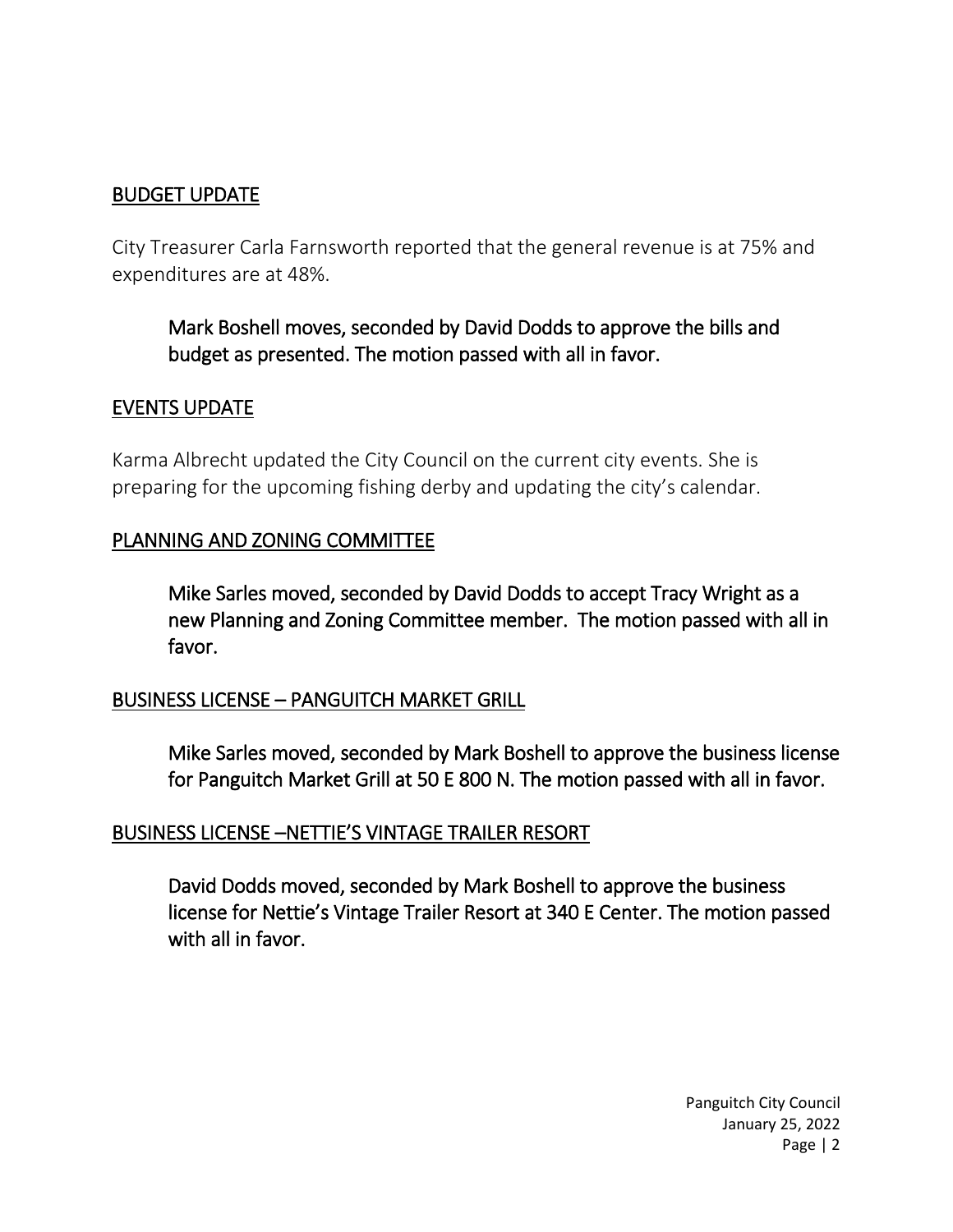## 6:45 PUBLIC HEARING – UTAH PERMANENT COMMUNITY IMPACT FUND BOARD (CIB) GRANT OPPORTUNITY FIRE TRUCK PURCHASE

## Mike Sarles moved, seconded by Mark Boshell to enter into a public hearing for public comment on a CIB grant opportunity to purchase a new fire truck. The motion passed with all in favor.

Mayor Kim Soper stated Panguitch City has a volunteer fire department that services Panguitch City and out to Mammoth, Bryce, Tropic, Escalante, Hatch and the Panguitch Lake. The fire department is applying for a grant to replace a 1991 Pierce D8000 Pumper Truck Fire Engine with a 2021 1050 Pierce Custom Enforcer PUC for \$700,000. Panguitch City has budgeted \$100,000 from surplus, Garfield County had donated \$100,000, and Panguitch City has applied for a grant for \$200,000 from CDBG and will apply for a \$300,000 grant from CIB. CIB may offer the financing in the form of a grant and partial loan or entirely as a low interest loan. The meeting was opened up for public comment.

Harshad Desai stated he has lived in Panguitch since 1992 and is the owner of the Marianna Inn. He asked why Panguitch needs a new fire truck when Panguitch already has two and asked what is wrong with the other firetrucks. He stated 50% of the truck's use is for the high school kids. He does not believe our small community needs a million dollar truck. He feels we need a swimming pool, exercise area or low income housing.

AJ Johnson stated the truck that is being replaced is 30 years old. He said he would love to see a swimming pool but that you can't get a grant for a swimming pool. Replacing equipment when needed protects the firefighters that are doing their jobs.

Casey Charles stated that it wouldn't take that big of a fire to do \$700,000 in damage.

Dave Dodds talked about the savings the fire department has brought to the community by getting the ISO rating down on homeowner insurance. He also talked about how 30 year old equipment wears out no matter how little or much use it gets. He indicated the 1991 fire truck will go to Antimony. He thanked the City Council for all their support.

Council Member David Dodds told fire chief Dave Dodds that he has done a good job making the old fire truck last 30 years. He then asked how many incidents the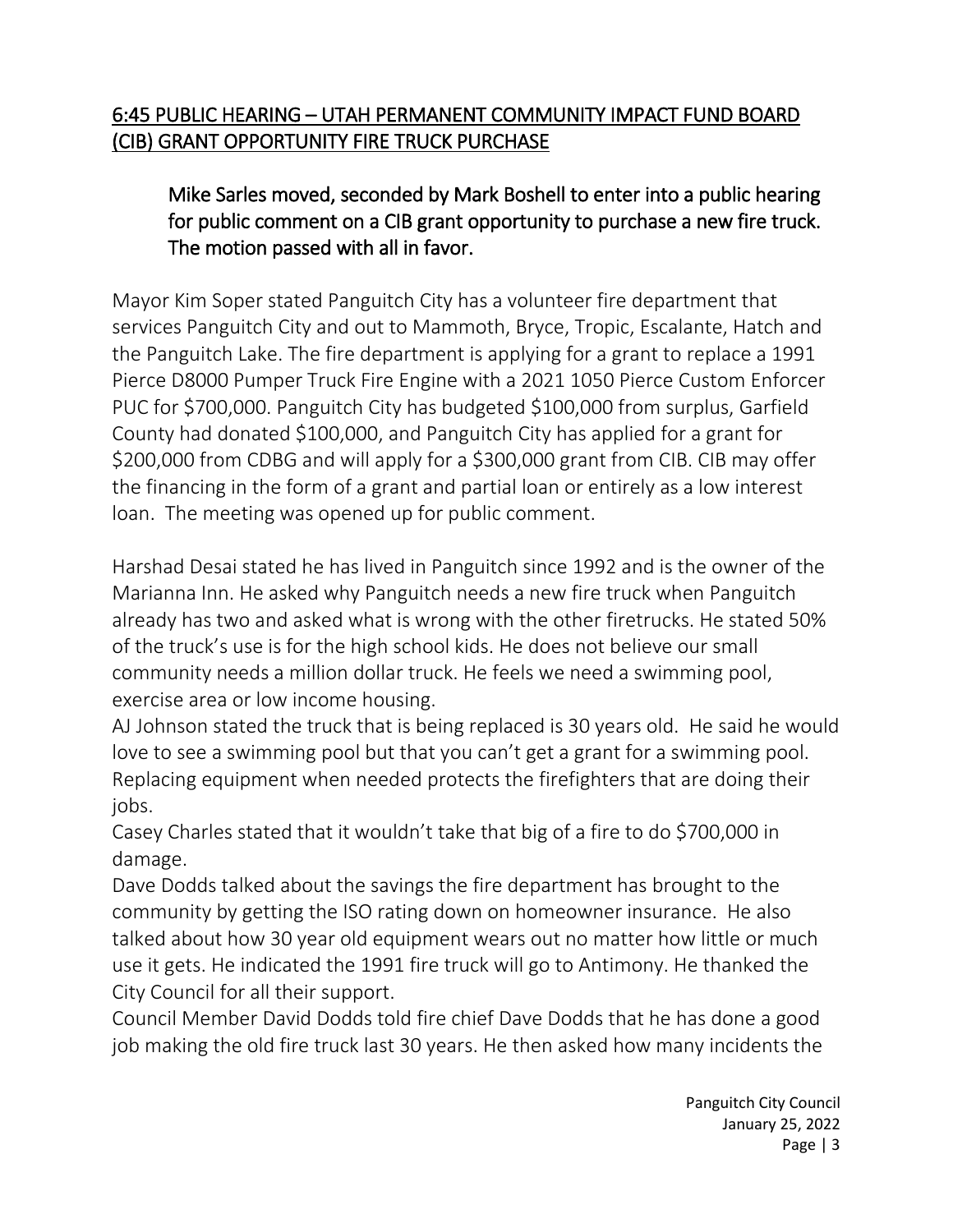fire department responds to a year. The response was between 60-90 incidents a year.

Council Member Mark Boshell stated he feels the new truck is needed.

## Mike Sarles moved, seconded by Mark Boshell to exit the public hearing. The motion passed with all in favor.

## 7 PM PUBLIC HEARING – ORDINANCE 2022-1 SHORT TERM RENTAL REGULATIONS

## Mike Sarles moved, seconded by David Dodds to enter a public hearing for short term rental regulations. The motion passed with all in favor.

Harshad Desai stated that ten years ago Panguitch had fourteen motels and now with the motels there are an additional 30 short term rentals. He would like to see the motels and short term rentals be appraised the same.

Kade Fullmer stated that the 250 feet density showing in the draft ordinance would eliminate any new short term rentals. He also feels only having the commercial zones as your free area takes away opportunity for business growth. Panguitch City's commercial zones are small. He does not agree with the resident and nonresident number restrictions.

Mike Jamison has just completed building a \$460,000 home with the intent to use it as a short term rental until retirement. He would like to know how the density will affect his ability to license his home as a short term rental.

AJ Johnson has concerns that the 250 foot radius doesn't leave room for new short term rentals. He feels that short term rentals have helped the old family homes get fixed up. He does worry that all the homes turning into short term rentals might stop families from moving back home when there isn't housing availability. He also discussed that he would like to see random code enforcement.

Devin Albrecht stated that he is not against short term rentals. He likes the density requirements because he has worries of the seven short term rentals in a row in his neighborhood.

David Dodds showed examples of how much a 250 radius would cover from the home and from the property line.

Justin Petersen asked if short term rentals are an approved use in residential neighborhoods in the new ordinance. And the answer was yes.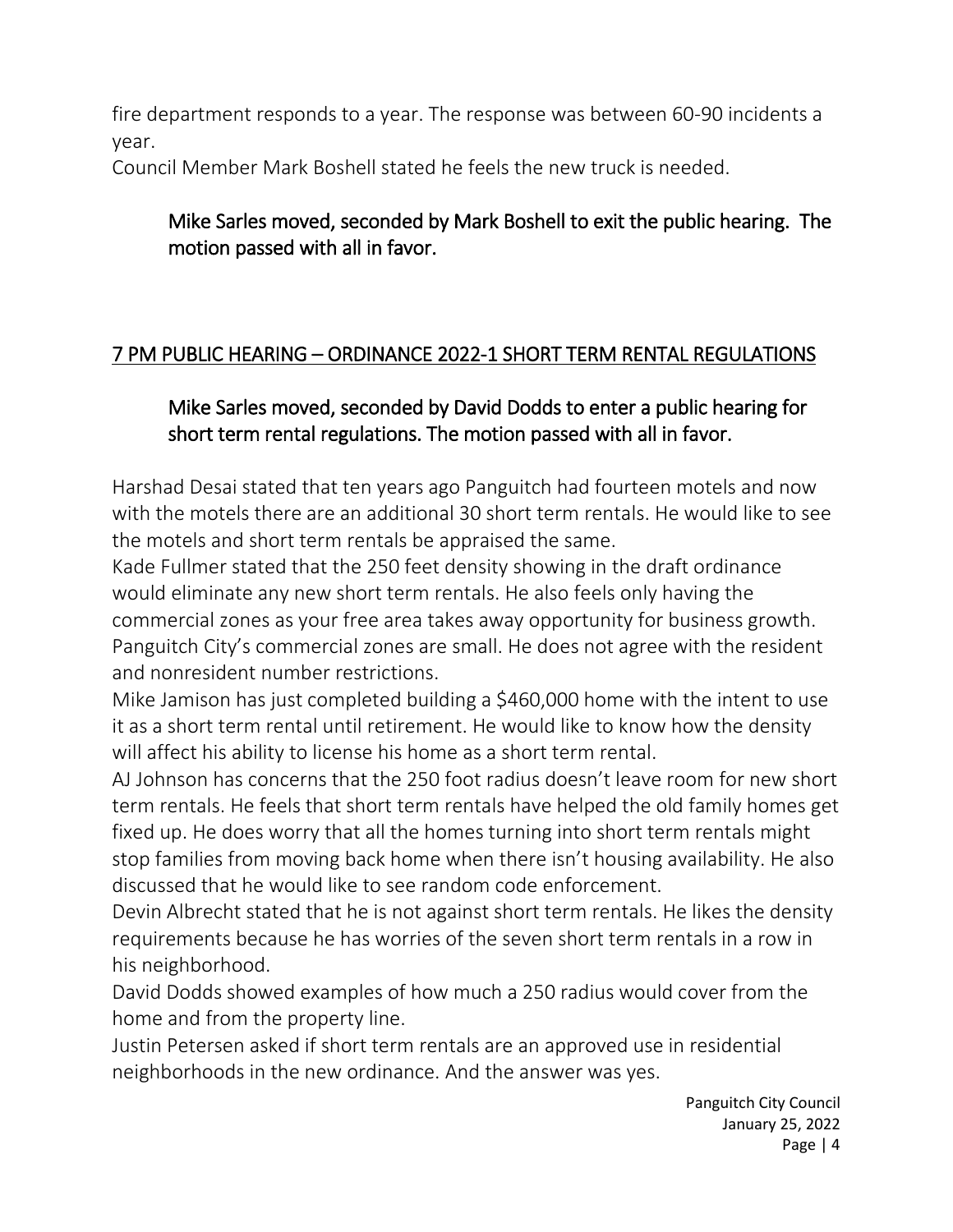Council Member David Dodds asked what kind of town we want Panguitch to be. How will we keep our schools full if we fill our homes with business? He stated he would like to see a little more restriction.

Kathy Woolsey stated she likes the two short term rentals per resident ratio. Working at the school she sees the issues when new teachers or new families can't find homes to live in. She also sees how the density requirement can cause its own issues.

Megan Albrecht stated she likes the density and how it can stop a group from splitting and each doing one short term rental and creating seven short term rentals in a row.

Zack Jamison stated that if the density in the new ordinance passes how will people who have already built their homes and need to rent their home out financially be able to afford their new home.

Council Member Mark Boshell stated that he feels that the council needs to take into account home owners who built their homes before the moratorium. He also discussed the possibility of short term rental rezoning.

## Mark Boshell moved, seconded by David Dodds to exit the public hearing. The motion passed with all in favor.

## ELEMENTARY SCHOOL CROSSWALKS AND SIGNS

Mark Boshell moved, seconded by Mike Sarles to approve up to \$7000 out of surplus for signage and paint for the elementary school. The motion passed with all in favor.

## VACATION RENTAL WTM AT 310 N 100 W

David Dodds moved, seconded by Mark Boshell to approve W.T.M. at 310 N 100 W. The motion passed with all in favor.

## DEPARTMENT REPORTS

Surplus – Bids are being accepted on the surplus sale until Thursday February 3 at 5pm.

Water tank lid – The water tank lid project will be going out to bid.

Airport – The airport project will be advertised Feb.  $3^{rd}$  and  $10^{th}$ . The bid opening will be Feb. 24<sup>th</sup> and the bid award will be March  $8^{th}$ .